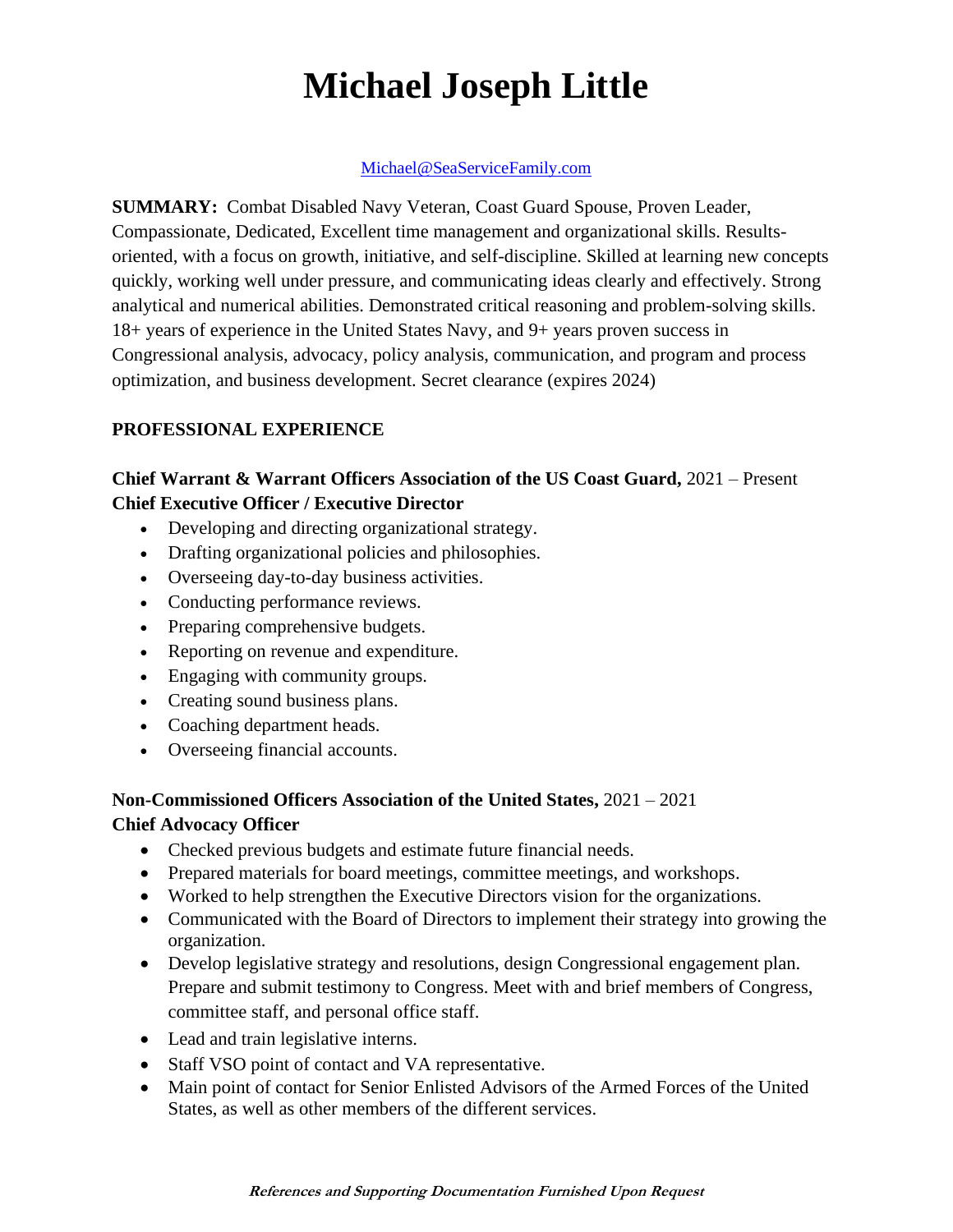#### **Republican National Committee,** 2020 – 2021

#### **Director of Military and Veterans Engagement**

- Responsible for advising RNC Political Director on all issues related to Military and Veterans affairs.
- Oversaw a national grassroots program made up of over 250,000 GOP Veterans.
- Built recruiting plan to recruit GOP Veterans across the country.
- Oversaw volunteer staff members across the country and helped them to achieve their goals when it came to contacting potential voters.

#### **Sea Service Family, Consulting,** 2018 – 2020

#### **Owner / Principal Consultant**

- Responsible for leading teams during client projects. Analyzing, designing, scheduling, construction and delivery of solutions to meet client expectations.
- Main contact between the client and consulting firm and oversees the day-to-day operations of the project until completion. Identify solutions to business problems and streamlines processes.
- Executing and completing assigned projects within the time, scope and budget negotiated with the client. Evaluating existing systems and procedures and making recommendations for improvement.
- Designing prototypes and proof of concepts that best fit the client's needs.
- Ensuring client satisfaction until the project is complete.

#### **Association of the United States Navy,** 2014 – 2018

#### **Director of Legislative Affairs and Government Relations**

- Develop legislative strategy and resolutions, design Congressional engagement plan. Prepare and submit testimony to Congress. Meet with and brief members of Congress, committee staff, and personal office staff.
- Maintain close contact with professional staffers and key personnel in Congressional offices to inform and influence legislation.
- Liaison with the OPNAV Deputy CNOs, Navy Office of Legislative Affairs, CHINFO, and other offices with respect to DoN legislative proposals and Congressional initiatives.
- Ensure alignment of association positions with Navy objectives on authorization and appropriation legislative bills.
- Lead and train legislative interns.
- Survey defense industry to prepare white paper on best practices in support of CNO and SECNAV fleet wide review following Fitzgerald and McCain collisions.
- Maintain daily oversight of Legislative bills of interest; develop, coordinate, track, report, conduct appropriate analysis and make recommendations. Write and transmit legislative alert newsletters.
- Analyze House and Senate Appropriations, MILCON/VA and Veterans Affairs Committee Hearings. Write after action reports and draft written responses to Congressional requests for information.
- Main point of contact with House and Senate Appropriations, MILCON/VA and Veterans Affairs Committees. Analyze and track annual Fiscal Year appropriation bills.
- Draft annual President's Fiscal Year Budget Analysis. Write press releases.